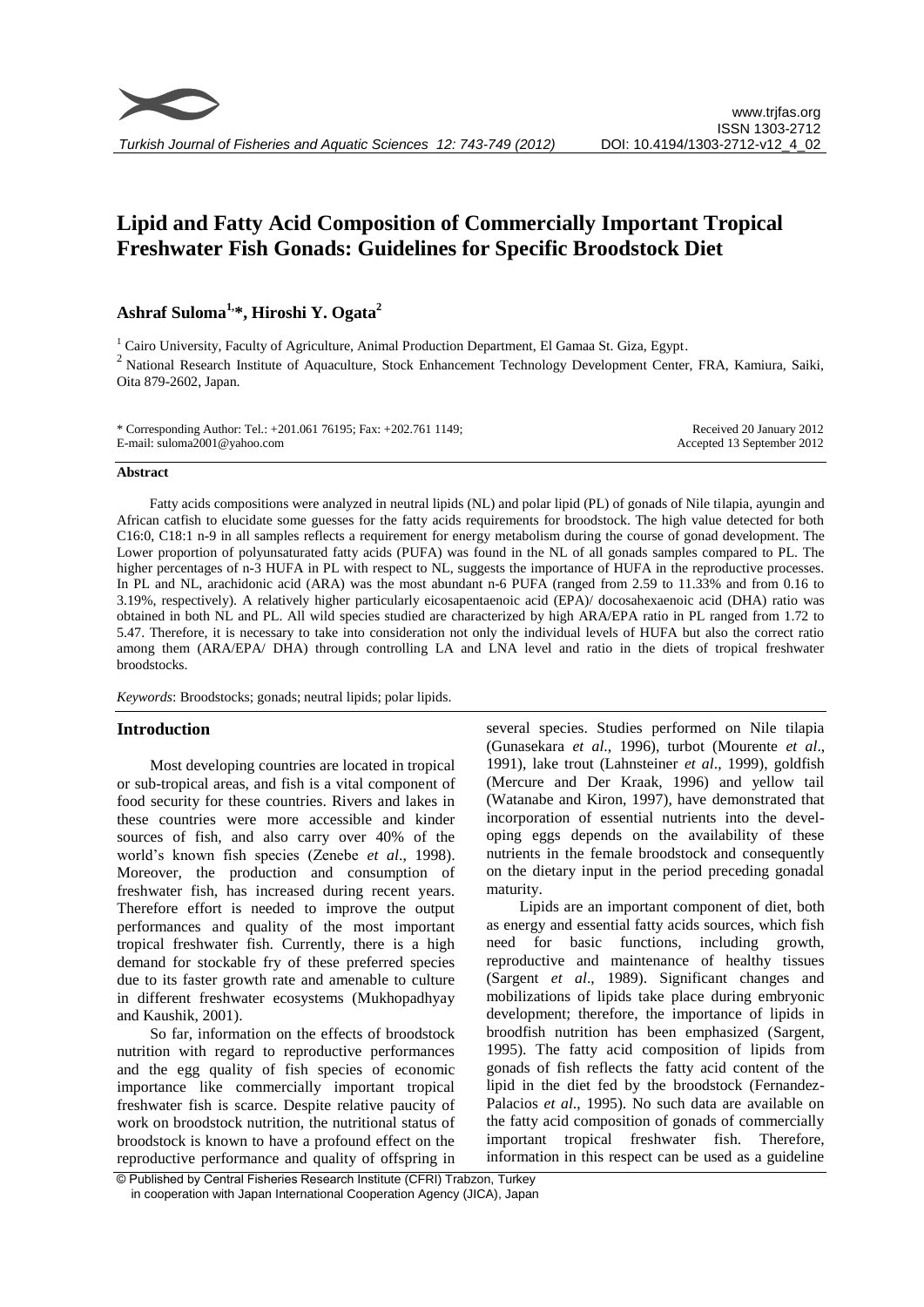for developing appropriate broodstocks diets of commercially important tropical freshwater fish. Lipids can be divided into two main classes, i.e. neutral lipids (NL) and polar lipids (PL). PL are important constituents of membranes and they function as precursors in eicosanoid metabolism (structural fat), whereas the NL serve mainly as a depot of lipids used as an energy source (depot fat) (Henderson and Tocher, 1987). Therefore, for comparison between some species, fatty acid composition in both NL and polar lipids PL must be investigated.

The aim of the present study was to elucidate some guesses for the fatty acids requirements of tropical freshwater fish to develop specific diet for broodstock. In the authors' opinion, examined the fatty acid composition from PL and NL in mature gonads from wild tropical freshwater fish will help in recommend the dietary fatty acids requirement's for broodstocks of these species.

# **Materials and Methods**

Eighteen samples of ripe gonads belonging to three species (3 samples per tissue: ovary and testis) of commercial importance tropical freshwater fish were obtained during the spawning period from Binangonan (having a long coast line facing the Laguna de Bay) in the province of Rizal, Philippines. These are Nile tilapia (*Oreochromis niloticus*), ayungin, (*Leiopotherapon plumbeus*) and African catfish (*Clarias gariepinus*). Samples of these species were introduced into crushed ice and transported into the laboratory. The samples were freeze-dried and stored at -80°C until lipid extraction.

Total lipid was extracted with chloroform/methanol (2:1 v/v) containing 0.01% of Butylated hydroxytoluene (BHT) as antioxidant (Folch *et al*., 1957). The organic solvent was evaporated under a stream of nitrogen and the lipid content was determined gravimetrically. PL and NL were separated by a silica cartridge (Sep-pak plus, Waters, Milford, MA, USA) as procedure described by Juaneda and Rocquelin (1985). Fatty acid methyl esters (FAME) were prepared by transesterification with borontrifluoride in methanol according to the procedure of Miyashita *et al*. (1999). The resultant fatty acids methyl esters were purified by thin-layer chromatography (Silicagel 70 Plate, Wako, Osaka, Japan; solvent system: petroleum ether/diethyl ether/

acetic acid =  $90:10:1$ , v/v). The FAME was separated and quantified analyzed using GC-17A gas liquid chromatography (GC- 17A; Shimadzu, Kyoto, Japan) equipped with a hydrogen flame ionization detector (FID) and an Omegawax 320 fused silica capillary column (30 m\_0.32 mm i.d.; Supelco, Bellefonte, PA, USA). Helium was used as carrier gas with pressure 80 kPa. The oven initial column temperature was 160°C for 5 min, followed by an increase at a rate of 4°C min-1 to a final temperature of 210°C. Individual FAME were identified by a reference to authentic standards (Funakoshi, Tokyo, Japan) and to a will characterized known fish oil FAME, and were quantified with an integrator (C-R7A plus; Shimadzu).

# **Result and Discussion**

# **Lipids Classes of Gonads**

No clear trend was observed for total lipid, polar lipid and neutral lipid. The total lipid (TL) and NL contents, for example, in tilapia ovaries (38.68% and 63.90%, respectively) were higher than testes (22.57% and 20.47%, respectively), while the opposite trend was observed in Silver perch (19.56% and 69.48% for ovaries and 33.74% and 86.15% for testes, respectively) which has hermaphroditic sex glands such that both sexes are in one individual (Table 1). The differences, however, were not observed for TL in the African catfish gonads which had fairly similar percentage for ovary and testis (19.06% and 19.45%, respectively) (Table 1). This may be explained by the variations in the different stages of gonad, because gonads samples were not examined individually for gonadal development and maturation through external symptoms.

### **Fatty Acid Profiles**

Thirty two fatty acids in PL and thirty one fatty acids in NL were identified and compared between the three species. The fatty acids studied ranged from C14:0 to C24:1 and a few minor components of uncertain identity were omitted for calculation. In general the fatty acid profile of NL (Table 2) showed higher variation than that in PL (Table 3). Total saturated fatty acids (SFA) and monounsaturated fatty acids (MUFA) in NL (ranged from 42.63 to 55.83% and from 28.40 to 37.45%, respectively) were higher

**Table 1**. Composition of total lipid (%, dry basis), neutral lipid (NL, % of total lipid) and polar lipid (PL, % of total lipid) of wild tropical freshwater fish gonads studied

|     |                         |                  |                    |                  | Tilapia               |                 |  |
|-----|-------------------------|------------------|--------------------|------------------|-----------------------|-----------------|--|
|     | Ayungin                 |                  |                    | African catfish  |                       |                 |  |
|     | Leiopotherapon plumbeus |                  | Clarias gariepinus |                  | Oreochromis niloticus |                 |  |
|     | Ovarv                   | <b>Testis</b>    | Ovary              | <b>Testis</b>    | Ovarv                 | Testis          |  |
| TL  | $19.56 \pm 0.02$        | $33.74 \pm 1.73$ | $19.06\pm0.38$     | $19.45\pm0.95$   | $38.68 \pm 1.93$      | $22.57\pm 6.28$ |  |
| NL  | $69.48\pm1.80$          | $86.15 \pm 2.89$ | $38.58 \pm 1.77$   | $58.68 \pm 1.32$ | $63.90 \pm 0.12$      | $20.47\pm4.23$  |  |
| PL. | $30.52 \pm 1.80$        | 13.85±2.89       | $61.43 \pm 1.77$   | $41.32 \pm 1.32$ | $36.10\pm0.12$        | $79.53\pm4.23$  |  |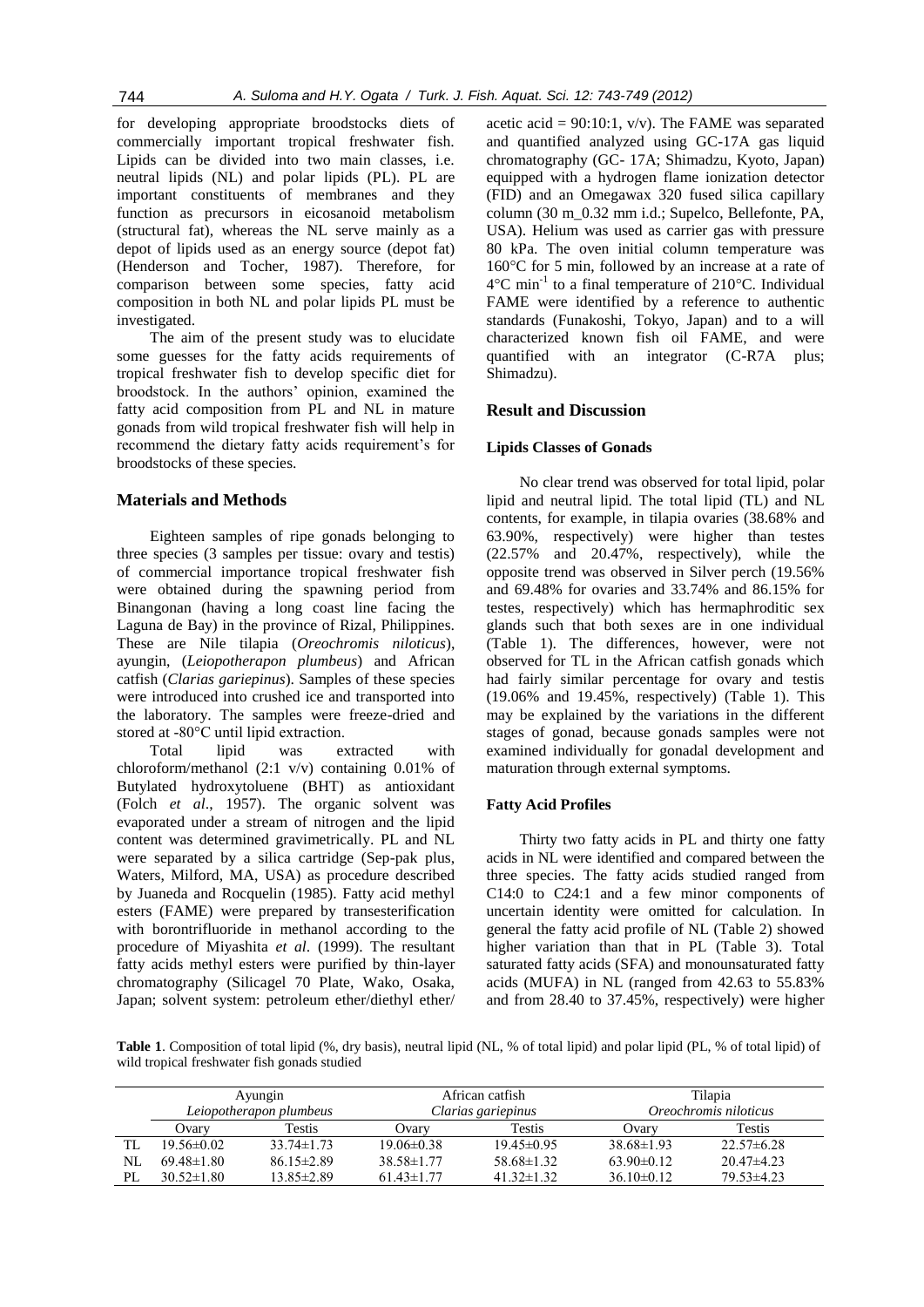than those in PL (ranged from 30.71 to 54.40% and from 12.68 to 27.23%, respectively). The data agree with Ackman (1980) who reported that PL fraction contained lower SFA values, and much lower MUFA, while PUFA values were higher to NL fraction.

#### **Saturated Fatty Acids (SFA)**

SFA in both PL and NL constituted nearly half of the total fatty acids in fish gonads (Table 2). The most abundant SFA was C 16:0 (ranging from 16.60 to 28.97% in PL and from 29.90 to 39.96% in NL), which is noted for being a predominant source of potential metabolic energy in fish during growth and particularly during the egg formation stage in female fish (Henderson *et al*., 1984). Ackman and Eaton (1976) reported that palmitic acid was key metabolite in fish and that its level was not influenced by diet.

### **Monounsaturated fatty acids (MUFA)**

PL contained lower C18:1 n-9 (ranged from 6.26 to 18.84%) than in the NL (ranged from 8.61 to 22.76%). Ostaszewska (2005) reported that the C16:0, C18:1 n-9, C20:1 n-9 and C22:1 n-11 fatty acids are mainly catabolic for energetic purposes. High amounts of such acids are consumed during fish growth and development, and they are easily

**Table 2**. Neutral lipid fatty acid composition (expressed as percentage of total fatty acids) of wild tropical freshwater fish gonads studied

|                            | Ayungin          |                  | African catfish |                  | Tilapia         |                  |
|----------------------------|------------------|------------------|-----------------|------------------|-----------------|------------------|
|                            | ovary            | testis           | ovary           | testis           | ovary           | testis           |
| 14:0                       | $3.70 \pm 0.13$  | $3.55 \pm 0.20$  | $6.72 \pm 2.72$ | $1.77 \pm 0.23$  | $7.46 \pm 2.58$ | $2.63 \pm 0.10$  |
| 14:1                       | $0.59 \pm 0.07$  | $0.34 \pm 0.06$  |                 |                  | $0.81 \pm 0.06$ | $0.42 \pm 0.02$  |
| 15:0                       | $1.04 \pm 0.13$  | $0.66 \pm 0.15$  | $1.47 \pm 0.27$ |                  | $1.30 \pm 0.05$ | $0.64 \pm 0.14$  |
| 16:0                       | 34.25±0.75       | 36.81±2.56       | 39.96±3.07      | 29.19±1.18       | 37.18±2.04      | 30.46±2.63       |
| $16:1n-7$                  | $10.11 \pm 1.13$ | $6.91 \pm 0.28$  | $7.39 \pm 0.96$ | $7.16 \pm 0.16$  | 13.92±1.99      | $5.88 \pm 0.73$  |
| 17:0                       | $0.59 \pm 0.03$  | $0.60 \pm 0.11$  | $2.24 \pm 0.17$ | $1.67 \pm 0.17$  | $2.13 \pm 0.31$ | $1.49 \pm 0.40$  |
| $16:3n-6$                  | $1.54 \pm 0.15$  | $1.35 \pm 0.39$  |                 |                  | $1.67 \pm 0.31$ | $1.66 \pm 0.16$  |
| $16:3n-3$                  | $0.75 \pm 0.11$  | $1.12 \pm 0.98$  |                 |                  | $0.62 \pm 0.19$ | $0.45 \pm 0.05$  |
| 18:0                       | $9.14 \pm 0.11$  | $12.61 \pm 0.93$ | $5.24 \pm 0.46$ | $10.01 \pm 0.00$ | $7.37 \pm 1.49$ | $17.72 \pm 0.92$ |
| $18:1n-9$                  | 12.71±0.87       | 15.28±2.22       | 15.34±2.12      | $22.67 \pm 0.67$ | $8.61 \pm 0.58$ | 14.15±6.13       |
| $18:1n-7$                  | $5.27 \pm 0.14$  | $4.83 \pm 0.82$  | $7.52 \pm 0.56$ | $6.92 \pm 0.09$  | $6.13 \pm 0.48$ | $5.98 \pm 0.29$  |
| $18:2n-6$ (LA)             | $1.57 \pm 0.03$  | $1.11 \pm 0.22$  | $0.73 \pm 0.10$ | $1.96 \pm 0.04$  | $0.91 \pm 0.21$ | $3.47 \pm 1.79$  |
| $18:3n-6$                  | $0.21 \pm 0.10$  | $0.20 \pm 0.10$  | $0.13 \pm 0.02$ | $0.00 \pm 0.00$  | $0.24 \pm 0.07$ | $0.50 \pm 0.10$  |
| 18:3n-3 (LNA)              | $1.03 \pm 0.10$  | $0.68 \pm 0.08$  | $0.11 \pm 0.03$ | $0.89 \pm 0.11$  | $0.42 \pm 0.11$ | $0.48 \pm 0.08$  |
| $18:4n-3$                  | $0.20 \pm 0.05$  | $0.26 \pm 0.06$  |                 |                  | $0.09 \pm 0.00$ | $0.05 \pm 0.02$  |
| 20:0                       | $0.22 \pm 0.01$  | $0.37 \pm 0.04$  |                 |                  | $0.28 \pm 0.01$ | $0.12 \pm 0.01$  |
| 20:1                       | $0.69 \pm 0.01$  | $0.98 \pm 0.18$  | $0.30 \pm 0.07$ | $0.71 \pm 0.11$  | $0.76 \pm 0.30$ | $1.39 \pm 0.10$  |
| $20:2n-6$                  | $0.21 \pm 0.02$  | $0.12 \pm 0.01$  |                 | $0.27 \pm 0.07$  | $0.11 \pm 0.06$ | $0.53 \pm 0.31$  |
| $20:3n-6$                  | $0.41 \pm 0.00$  | $0.23 \pm 0.06$  |                 |                  | $0.11 \pm 0.06$ | $0.45 \pm 0.01$  |
| 20:4n-6 (ARA)              | $1.06 \pm 0.14$  | $1.45 \pm 0.41$  | $0.16 \pm 0.05$ | $1.00 \pm 0.01$  | $0.38 \pm 0.31$ | $3.19 \pm 1.24$  |
| $20:3n-3$                  | $0.30 \pm 0.01$  | $0.23 \pm 0.04$  |                 |                  |                 |                  |
| $20:4n-3$                  | $0.52 \pm 0.03$  | $0.31 \pm 0.06$  |                 | $0.21 \pm 0.01$  | $0.22 \pm 0.02$ | $0.35 \pm 0.05$  |
| 20:5n-3 (EPA)              | $1.11 \pm 0.14$  | $1.05 \pm 0.07$  |                 | $0.43 \pm 0.01$  | $0.18 \pm 0.07$ | $1.11 \pm 0.11$  |
| 22:0                       | $0.19 \pm 0.04$  | $0.42 \pm 0.03$  |                 |                  | $0.12 \pm 0.03$ | $0.26 \pm 0.06$  |
| 22:1                       | $0.10 \pm 0.01$  | $0.24 \pm 0.04$  |                 |                  |                 | $0.59 \pm 0.09$  |
| $22:4n-6$                  | $0.43 \pm 0.09$  | $0.35 \pm 0.02$  |                 |                  | $0.25 \pm 0.05$ | $0.47 \pm 0.07$  |
| $22:5n-6$                  | $0.49 \pm 0.08$  | $0.59 \pm 0.12$  |                 |                  | $0.29 \pm 0.02$ | $0.56 \pm 0.06$  |
| $22:5n-3$                  | $1.73 \pm 0.18$  | $1.37 \pm 0.11$  |                 | $0.48 \pm 0.03$  | $0.62 \pm 0.51$ | $1.83 \pm 0.13$  |
| 22:6n-3 (DHA)              | $3.37 \pm 0.72$  | $2.36 \pm 0.27$  |                 | $0.77 \pm 0.03$  | $0.86 \pm 0.78$ | $1.62 \pm 0.77$  |
| 24:0                       | $0.05 \pm 0.05$  | $0.23 \pm 0.02$  |                 |                  |                 |                  |
| $\Sigma$ Saturates         | 49.16±1.05       | 55.26±1.60       | 55.62±0.54      | $42.63 \pm 1.12$ | 55.83±2.81      | 53.31±1.22       |
| $\Sigma$ Monoenes          | 29.45±0.45       | 28.58±1.33       | 30.54±0.67      | 37.45±0.84       | 30.23±0.69      | 28.40±5.69       |
| $\Sigma$ n-6               | $5.89 \pm 0.22$  | $5.41 \pm 1.27$  | $1.02 \pm 0.13$ | $3.23 \pm 0.02$  | $3.94 \pm 0.94$ | $10.59 \pm 0.25$ |
| $\Sigma$ n-3               | 8.99±1.09        | $7.39 \pm 0.85$  | $0.11 \pm 0.03$ | $2.77 \pm 0.16$  | $3.00 \pm 1.67$ | $5.87 \pm 1.09$  |
| $\Sigma$ n-6/ $\Sigma$ n-3 | $0.66 \pm 0.20$  | $0.73 \pm 0.11$  | $9.23 \pm 1.80$ | $1.16 \pm 0.23$  | $1.32 \pm 0.09$ | $1.80 \pm 0.13$  |
| $\Sigma$ n-3HUFA           | $7.02 \pm 1.05$  | $5.32 \pm 0.22$  | $0.00 \pm 0.00$ | $1.88 \pm 0.05$  | $1.87 \pm 1.37$ | $4.90 \pm 1.05$  |
| <b>ARA/EPA</b>             | $0.96 \pm 0.01$  | $1.35 \pm 0.31$  | $0.00 \pm 0.00$ | $2.35 \pm 0.01$  | $1.74 \pm 1.10$ | $2.80 \pm 0.85$  |
| DHA/EPA                    | $3.01 \pm 0.28$  | $2.29 \pm 0.41$  | $0.00 \pm 0.00$ | $1.81 \pm 0.05$  | $3.78 \pm 3.05$ | $1.42 \pm 0.57$  |
| DHA/ARA                    | $3.14 \pm 0.26$  | $1.93 \pm 0.56$  | $0.00 \pm 0.00$ | $0.78 \pm 0.03$  | $1.78 \pm 0.64$ | $0.49 \pm 0.05$  |
| LA/LAN                     | $1.55 \pm 0.17$  | $1.60 \pm 0.19$  | $6.91 \pm 0.98$ | $2.23 \pm 0.23$  | $2.19 \pm 0.08$ | $8.09 \pm 5.04$  |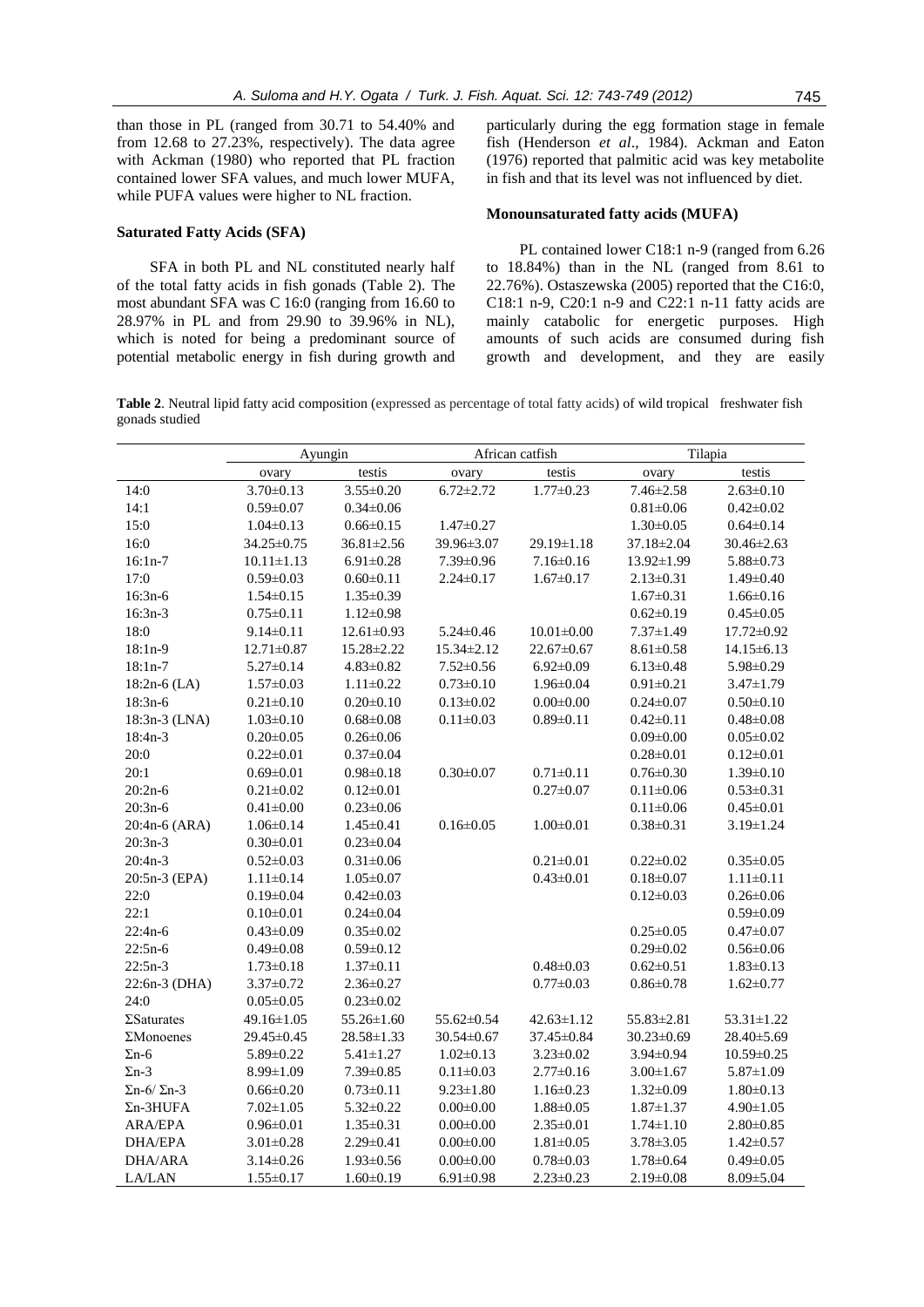**Table 3.** Polar lipid fatty acid composition (expressed as percentage of total fatty acids) of wild tropical freshwater fish gonads studied

|                            | Ayungin          |                  | African catfish  |                  | Tilapia          |                  |
|----------------------------|------------------|------------------|------------------|------------------|------------------|------------------|
|                            | ovary            | testis           | ovary            | testis           | ovary            | testis           |
| 14:0                       | $0.95 \pm 0.32$  | $2.62 \pm 1.47$  | $0.42 \pm 0.08$  | $0.49 \pm 0.02$  | $2.14 \pm 1.03$  | $0.91 \pm 0.37$  |
| 14:1                       | $0.19 \pm 0.08$  | $0.43 \pm 0.12$  |                  |                  | $0.46 \pm 0.21$  | $0.23 \pm 0.03$  |
| 15:0                       | $0.41 \pm 0.17$  | $0.66 \pm 0.16$  | $0.38 \pm 0.03$  | $0.38 \pm 0.03$  | $0.78 \pm 0.25$  | $0.33 \pm 0.21$  |
| 16:0                       | 28.76±0.27       | 33.10±2.74       | 18.19±1.12       | $16.60 \pm 0.40$ | 28.97±0.57       | 21.52±2.69       |
| $16:1n-7$                  | $1.79 \pm 0.80$  | $4.65 \pm 1.69$  | $2.14 \pm 0.30$  | $0.28 \pm 0.03$  | $3.95 \pm 1.49$  | $1.80 \pm 1.15$  |
| 17:0                       | $0.55 \pm 0.04$  | $0.93 \pm 0.49$  | $1.80 \pm 0.23$  | $0.89 \pm 0.11$  | $1.29 \pm 0.85$  | $0.92 \pm 0.52$  |
| $16:3n-6$                  | $1.15 \pm 0.06$  | $1.96 \pm 0.21$  |                  |                  | $1.42 \pm 0.40$  | $1.12 \pm 0.17$  |
| $16:3n-3$                  | $0.21 \pm 0.11$  | $0.24 \pm 0.03$  |                  |                  | $0.35 \pm 0.04$  | $0.35 \pm 0.00$  |
| 18:0                       | $13.50 \pm 2.00$ | $15.27 \pm 1.95$ | $17.19 \pm 0.67$ | $11.47 \pm 1.47$ | $12.87 \pm 1.68$ | $11.52 \pm 0.04$ |
| $18:1n-9$                  | $6.47 \pm 1.50$  | $6.26 \pm 0.56$  | $18.84 \pm 1.17$ | $14.01 \pm 0.51$ | $6.70 \pm 1.31$  | $8.65 \pm 2.74$  |
| $18:1n-7$                  | $1.96 \pm 0.17$  | $3.89 \pm 0.50$  | $5.98 \pm 0.25$  | $6.64 \pm 0.36$  | $3.55 \pm 1.42$  | $4.09 \pm 0.76$  |
| $18:2n-6$ (LA)             | $1.27 \pm 0.22$  | $0.96 \pm 0.16$  | $1.63 \pm 0.28$  | $2.00 \pm 0.01$  | $0.99 \pm 0.02$  | $6.87 \pm 5.13$  |
| $18:3n-6$                  | $0.21 \pm 0.00$  | $0.40 \pm 0.06$  | $0.34 \pm 0.06$  | $0.38 \pm 0.02$  | $0.35 \pm 0.20$  | $0.46 \pm 0.04$  |
| 18:3n-3 (LNA)              | $0.27 \pm 0.12$  | $0.39 \pm 0.03$  | $0.32 \pm 0.04$  | $0.60 \pm 0.01$  | $0.39 \pm 0.07$  | $0.40 \pm 0.16$  |
| $18:4n-3$                  | $0.17 \pm 0.09$  | $0.06 \pm 0.01$  |                  |                  | $0.13 \pm 0.04$  | $0.05 \pm 0.02$  |
| 20:0                       | $0.17 \pm 0.12$  | $0.10 \pm 0.03$  |                  | $0.36 \pm 0.04$  | $0.12 \pm 0.05$  | $0.31 \pm 0.22$  |
| 20:1                       | $0.49 \pm 0.08$  | $0.96 \pm 0.14$  | $0.27 \pm 0.01$  | $0.58 \pm 0.03$  | $0.60 \pm 0.22$  | $1.07 \pm 0.43$  |
| $20:2n-6$                  | $0.18 \pm 0.05$  | $0.18 \pm 0.05$  | $0.44 \pm 0.00$  | $0.39 \pm 0.01$  | $0.26 \pm 0.03$  | $0.94 \pm 0.56$  |
| $20:3n-6$                  | $0.76 \pm 0.16$  | $0.38 \pm 0.12$  | $0.64 \pm 0.11$  | $0.49 \pm 0.09$  | $0.67 \pm 0.24$  | $1.36 \pm 0.56$  |
| 20:4n-6 (ARA)              | $4.30 \pm 0.24$  | $2.59 \pm 0.90$  | $7.51 \pm 0.87$  | 11.33±0.33       | $3.82 \pm 0.97$  | $7.47 \pm 0.41$  |
| $20:3n-3$                  | $0.20 \pm 0.04$  | $0.22 \pm 0.06$  | $0.21 \pm 0.01$  |                  | $0.10 \pm 0.07$  | $0.22 \pm 0.02$  |
| $20:4n-3$                  | $0.27 \pm 0.02$  | $0.25 \pm 0.06$  | $0.15 \pm 0.04$  | $0.47 \pm 0.04$  | $0.28 \pm 0.06$  | $0.51 \pm 0.34$  |
| 20:5n-3 (EPA)              | $2.65 \pm 0.71$  | $1.53 \pm 0.59$  | $3.84 \pm 0.29$  | $2.88 \pm 0.12$  | $2.39 \pm 1.02$  | $1.78 \pm 0.82$  |
| 22:0                       | $0.71 \pm 0.44$  | $0.92 \pm 0.39$  | $0.14 \pm 0.01$  | $0.53 \pm 0.03$  | $0.26 \pm 0.15$  | $0.42 \pm 0.12$  |
| 22:1                       | $0.29 \pm 0.17$  | $0.21 \pm 0.10$  |                  |                  | $0.14 \pm 0.02$  | $0.34 \pm 0.04$  |
| $22:4n-6$                  | $1.37 \pm 0.00$  | $0.78 \pm 0.21$  | $1.22 \pm 0.05$  | $1.56 \pm 0.06$  | $1.12 \pm 0.39$  | $1.81 \pm 0.19$  |
| $22:5n-6$                  | $2.33 \pm 0.40$  | $1.86 \pm 0.56$  | $1.45 \pm 0.05$  | $3.39 \pm 0.12$  | $1.91 \pm 0.37$  | $2.11 \pm 0.28$  |
| $22:5n-3$                  | $3.64 \pm 0.27$  | $2.19 \pm 0.16$  | $1.71 \pm 0.09$  | $2.41 \pm 0.01$  | $2.87 \pm 0.25$  | $4.44 \pm 1.46$  |
| 22:6n-3 (DHA)              | 18.66±2.20       | $8.16 \pm 0.92$  | $7.85 \pm 1.29$  | $7.60 \pm 0.60$  | $13.27 \pm 2.07$ | $9.56 \pm 2.94$  |
| 24:0                       | $0.56 \pm 0.37$  | $0.80 \pm 0.38$  | $0.11 \pm 0.01$  |                  | $0.18 \pm 0.13$  | $0.22 \pm 0.02$  |
| 24:1                       | $1.50 \pm 1.45$  | $0.96 \pm 0.39$  |                  | $0.84 \pm 0.17$  | $0.37 \pm 0.33$  | $0.55 \pm 0.12$  |
| $\Sigma$ Saturates         | 45.59±2.14       | 54.40±4.09       | 38.23±0.09       | 30.71±0.96       | 46.59±4.06       | $36.14 \pm 3.67$ |
| $\Sigma$ Monoenes          | $12.68 \pm 0.85$ | $17.36 \pm 1.27$ | $27.23 \pm 0.63$ | $22.34 \pm 0.02$ | $15.74 \pm 1.67$ | $16.72 \pm 0.45$ |
| $\Sigma$ n-6               | $11.55 \pm 0.12$ | $9.11 \pm 2.22$  | $13.23 \pm 1.22$ | $19.53 \pm 0.33$ | $10.51 \pm 1.32$ | 22.13±6.37       |
| $\Sigma$ n-3               | $26.05 \pm 1.46$ | 13.04±1.77       | 14.06±0.97       | 13.95±0.45       | 19.77±3.53       | 17.18±0.04       |
| $\Sigma$ n-6/ $\Sigma$ n-3 | $0.44 \pm 0.03$  | $0.70 \pm 0.10$  | $0.94 \pm 0.21$  | $1.40 \pm 0.13$  | $0.53 \pm 0.12$  | $1.29 \pm 0.12$  |
| $\Sigma$ n-3HUFA           | $25.41 \pm 1.78$ | 12.35 ± 1.74     | 13.75±0.94       | 13.35±0.45       | 18.90±3.46       | 16.39±0.21       |
| ARA/EPA                    | $1.72 \pm 0.37$  | $1.74 \pm 0.07$  | $1.95 \pm 0.08$  | $3.95 \pm 0.28$  | $1.75 \pm 0.34$  | $5.47 \pm 2.74$  |
| <b>DHA/EPA</b>             | $7.83 \pm 2.93$  | $6.48 \pm 1.48$  | $2.08 \pm 0.49$  | $2.65 \pm 0.32$  | $6.35 \pm 1.84$  | $7.79 \pm 5.23$  |
| DHA/ARA                    | $4.39 \pm 0.76$  | $3.67 \pm 0.74$  | $1.08 \pm 0.30$  | $0.67 \pm 0.03$  | $3.57 \pm 0.36$  | $1.27 \pm 0.33$  |
| LA/LAN                     | $6.35 \pm 3.59$  | $2.40 \pm 0.21$  | $5.30 \pm 1.44$  | $3.36 \pm 0.03$  | $2.62 \pm 0.51$  | 26.56±23.45      |

catabolized by the mitochondrial, *β*-oxidation (Henderson, 1996). Therefore, the high value detected for both C16:0, C18:1 n-9 in all samples reflects a requirement for energy metabolism during the course of gonad development.

#### **Polyunsaturated Fatty Acids (PUFA)**

Our data showed higher variation for PUFA profile in NL than that in PL (Table 3). The Lower proportion of PUFA was found in the NL of all gonads samples compared to PL. The primary source of total PUFA found in gonads samples was the highly unsaturated fatty acids (HUFA), namely n-3 fatty acids EPA and DHA. The higher percentages of n-3 HUFA in PL with respect to NL, suggests the importance of these fatty acids in the reproductive processes. The sum of n-3 HUFA in PL of ovaries and testis, being 25.41% and 12.35%, respectively, in the Ayungin and 13.75% and 13.35%, respectively for African catfish and in tilapia, being 18.90% and 16.39%, respectively, were shown to be more than twice that found in the muscles of the same species in our previous studies (Suloma *et al*., 2008). This result emphasized the importance of dietary HUFA for the reproductive processes, which should be kept mind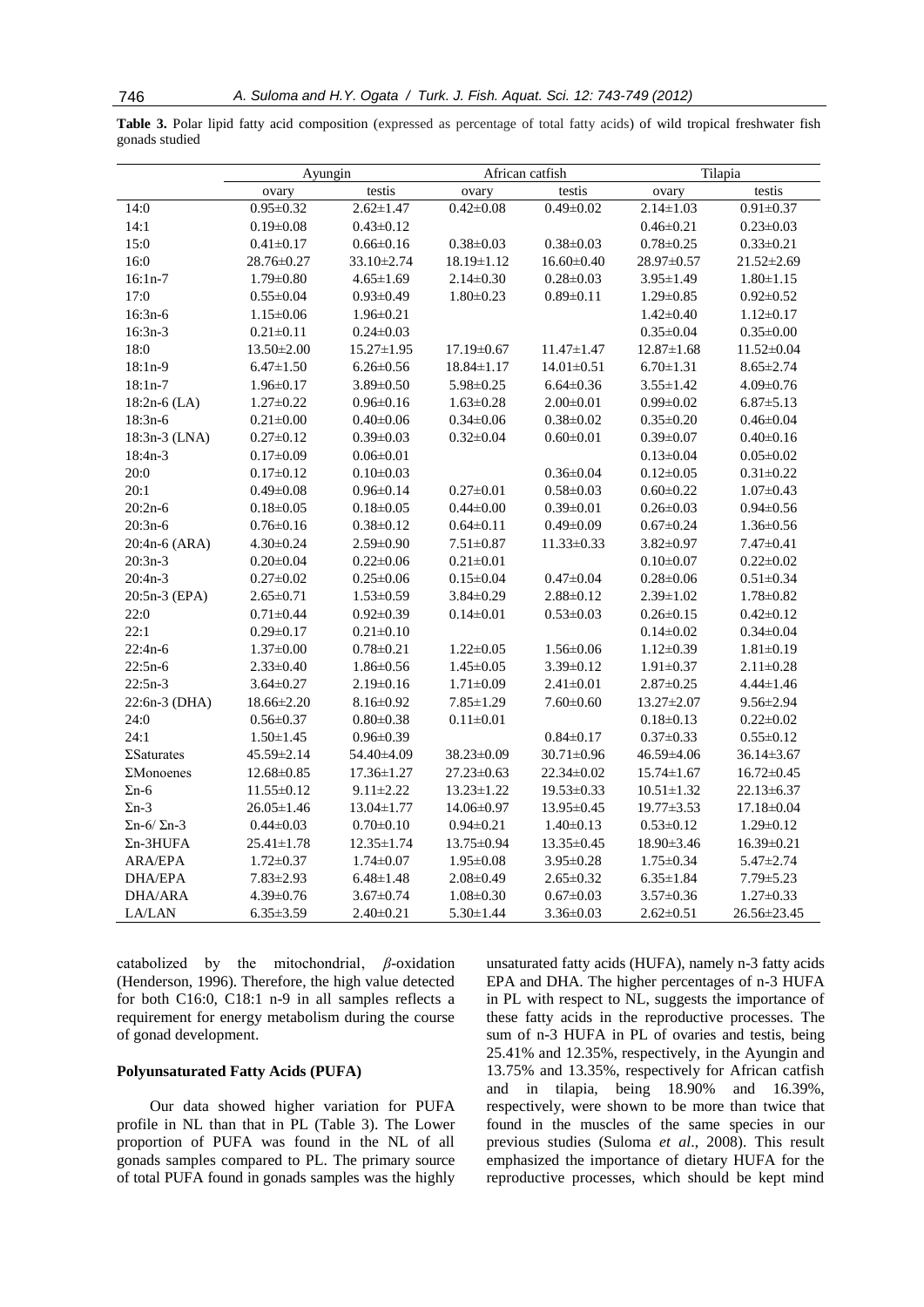when developing specific diets for tropical freshwater fish. These results agree with Bell *et al*. (1997) who reported that HUFA levels in eggs and newly hatched larvae from eight species of marine teleost were several folds higher than in the normal body lipids of these fish. Because of the specific role of (n-3) HUFA, especially DHA, in maintaining the structural and functional integrity in cell membranes, especially in the neural cell, the relative percentage of this HUFA is expected to increase during the gonad development stage (Mourente *et al*., 1991). HUFA are also utilized for energy, DHA and EPA are relatively conserved in comparison with MUFA during the gonad development (Henderson *et al*., 1984). Tocher and Sargent (1984) reported 31.4% DHA in Atlantic herring roe and 2 8.6% DHA in cod roe from the total phospholipid fraction. Kaitaranta (1980) also reported average contents of 32.6% and 25.6% of DHA in the PL of whitefish flesh and roe, respectively.

In PL and NL, ARA was the most abundant n-6 PUFA (ranged from 2.59 to 11.33 % and from 0.16 to 3.19%, respectively). ARA is always found more in PL than NL of all the tissues, probably due to its functionality in cell membrane (Alexis and Nengas, 1996; Bessonart *et al*., 1999; Fountoulaki *et al*., 2003; Furuita *et al*., 2003). ARA has similar biologically importance as EPA and DHA and considered as the precursor of several eicosanoids which are produced by the ovarian tissues and play an important role in the ovulation process (Venkatesh *et al*., 1992; Knight *et al*., 1995; Goetz *et al*., 1987; Murdoch *et al*., 1993; Suloma and Ogata, 2011) and cholesterol accumulation in tissues (Norambuena *et al*., 2012). However, EPA plays an important role in the function of eicosanoids derived from ARA as it competes with the enzyme systems producing eicosanoids from ARA, thus exerting a modulating influence over the quantity and efficacy of ARA-derived eicosanoids (Bruce *et al*., 1999).

Our results also demonstrate a relatively low concentration of the other essential PUFA in both PL and NL, Linoleic acid (LA) (ranged from 0.96 to 6.87% and from 0.73 to 3.47%, respectively) and linolenic acid (LNA) (ranged from 0.27 to 0.60% and from 0.11 to 1.03%, respectively), in all gonads samples, which reflect the low level of these fatty acids in the natural food. Moreover, due to capable of freshwater fish to convert these fatty acid to the higher homologues such as EPA, DHA and ARA, the absolute amounts of LA and LNA in the flesh and gonads fish will decrease (Takeuchi *et al*., 1983; Teshima *et al*., 1992).

#### **Fatty Acids Ratios**

Balance in the diet of both of n-3 and n-6 which are critical during organogenesis in embryos and larvae is required in the broodstock diet for optimum reproductive success of fish (Acharia *et al*., 2000; Bell *et al*., 1997; Nandi *et al*., 1999). Our results

showed that n-3/n-6 ratios of all samples in PL and NL within a narrow range (0.44–1.80), with one exception in NL for African catfish ovary which had (9.23) value. This suggests that a proper balance in the diet of both of these PUFA which are critical during organogenesis in embryos and larvae is required in the broodstock diet for optimum reproductive success of fish (Bell *et al*., 1997). Bell *et al*. (1990) and Bromage (1995) reported that diets with an over high ratio of n-6/n-3 PUFA could exaggerate stress response in fish broodstock leading to cardiac pathologies. The involvement of essential fatty acids in broodstock fish and developing eggs and larvae and their fundamental involvement in stress reactions demands consideration of what constitutes an optimal or even desirable dietary ratio of n-6/ n-3 PUFA in broodstock.

A relatively higher DHA/EPA ratio was obtained in both NL and PL (ranged from 1.42 to 3.78% and from 2.08 to 7.83%, respectively). Similar findings on relative proportions of DHA and EPA have been reported in capelin roe (Henderson *et al*., 1984), and in fish roe in general (Tocher and Sargent, 1984). therefore, DHA must be superior to EPA in the spesiefic diets for the broodstocks of tropical freshwater fish. The same trend was observed for LN/LNA ratio in gonad either in NL and PL (ranged from 1.55 to 8.09% and from 2.40 to 26.56%, respectively). All wild species studied are characterized by high ARA/EPA ratio in PL ranged from 1.72 to 5.47. ARA and EPA, precursors for biosynthesis of eicosanoids (prostaglandins, thromboxanes and leukotrienes) which exercise important functions (Schacky, 2000). Moreover, the resulting ARA-derived eicosanoids have a considerably higher biological activity than the eicosanoids derived from EPA. EPA competes for the prostaglandin synthesis enzyme binding site with ARA and can reduce the production and efficacy of ARA derivatives, and thus exerts a modulating influence over the quantity and efficacy of ARA acidderived eicosanoids (Weber, 1990). It therefore seems that both these fatty acids, ARA and APA are required in sufficient quantities for an increased production of eicosanoids with a consequence of greater response in ovulation. As general it seems to be that n-6 family's play an important role in reproduction process of tropical freshwater fish broodstock more than n-3 fatty acid families. When formulated for the broodstocks under captivity system, the ARA/EPA ratio may be controlled by the LN/LNA ratio in the feeds. Some studies have pointed out the physiological importance of maintaining correct proportions of EPA, ARA and DHA fatty acid in the phospholipids of the cell membrane bilayer (Bruce *et al*., 1999; Sargent *et al*., 1999). According to these studies, which have defined the critical role played by eicosanoids in numerous physiological functions, the possible interactions between their precursors, like ARA and EPA, support the hypothesis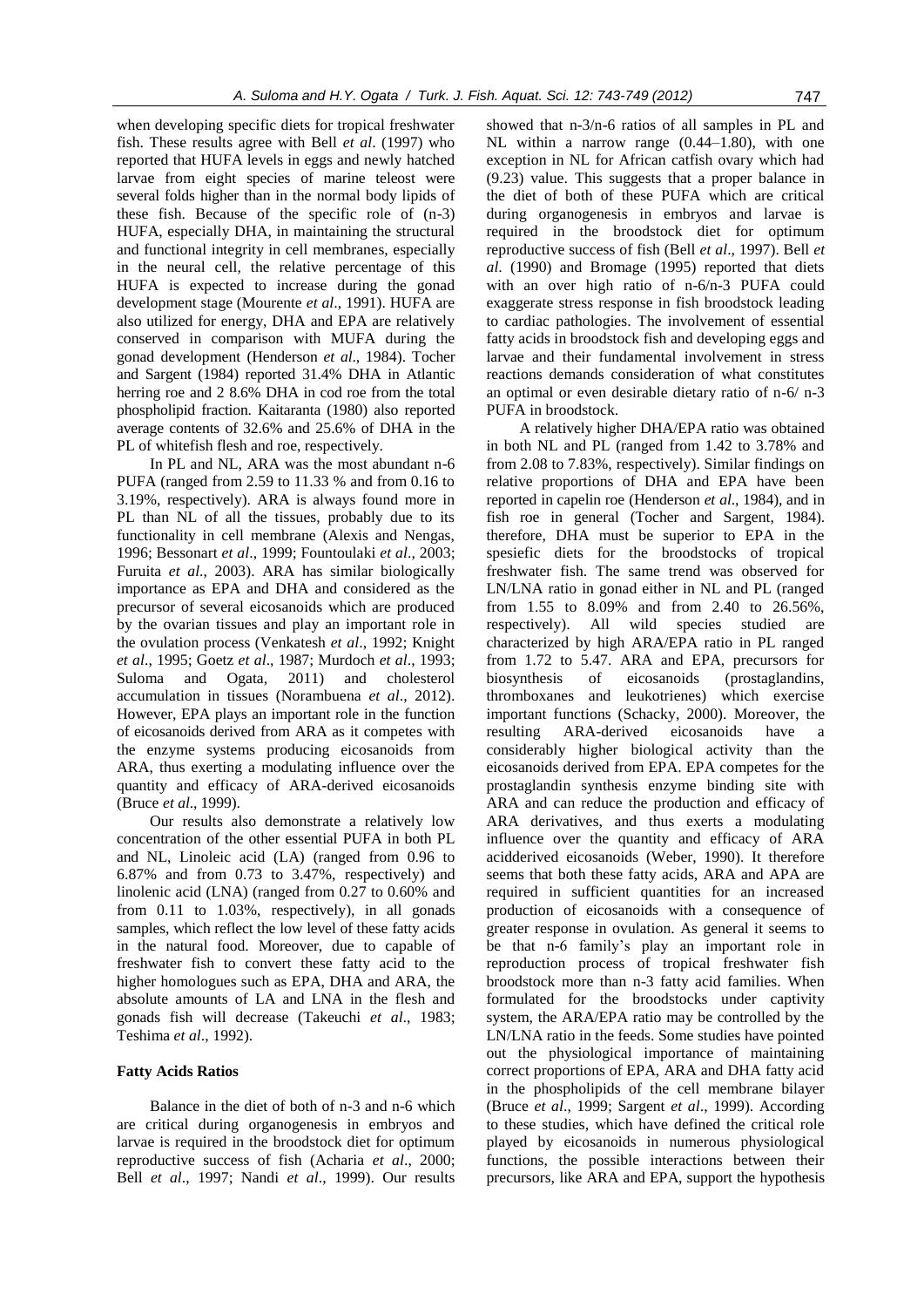that a suitable ARA, EPA and DHA profile in the diet must be supplied.

### **Conclusions**

From the above results and discussion, it may be concluded that it is necessary to take into consideration not only the individual levels of HUFAs but also the correct ratio among them (ARA/EPA/ DHA) through controlling LA and LNA level and ratio in the diets of tropical freshwater broodstocks. More studies need to be conducted to determine the minimum and maximum value of (ARA/EPA/ DHA) ratio needed for broodstock diets. Moreover, the result showed that ARA in male is more than female especially in neutral lipid with the expetion of Silver perch which has hermaphroditic sex glands. These data may be an indicator to the importance of ARA for reproductive process in male. The study suggest that the PUFA requirement may differ between male and female. Therefore, further work is needed to develop mechanisms by which it can deliver specific diets separately to male and female which may occur naturally.

### **References**

- Acharia, K., Lal, B. and Singh, T.P. 2000. Modulatory effect of temperature on the influence of dietary linolenic  $(18:3 n-3)$  and linoleic  $(18:2 n-6)$  acids on the gonadal recrudescence in *Clarias batrachus*. J. Fish Biol., 51: 968–980. doi:10.1006/jfbi.2000.1361
- Ackman, R.G. 1980. The Iatroscan TLC-FID system. Methods Enzymol., 72: 205-252.
- Ackman, R.G. and Eaton, C.A. 1976. Fatty acid composition of the Decapod shrimp, *Pandulus borealis.* In relation to that of the euphasiid, *Meganyctiphanes nuruegica*. J. Fish. Res. Bd. Can, 33: 1634-1638.
- Alexis, M.N. and Nengas, I. 1996. Nutritional requirements of marine fish. In: Final Report of the project «Fish Feed Production Unit. Experimental Production of Dry Pellets for Fish» to the NATO SFS Programme, Chios: 124-243.
- Bell, J.G., Mc Vicar, A.H., Park, M.T. and Sargent, J.R. 1990. Effects of high dietary linoleic acid on fatty composition and composition of individual phospholipid from tissues of Atlantic salmon (*Salmo salar*) association with a novel cardiac lesion. J. Nutr., 121: 1163–1172.
- Bell, J.G., Farndale, B.M., Bruce, M.P., Navas, J.N. and Carillo, M. 1997. Effects of broodstock dietary lipid on fatty acid compositions of eggs from sea bass *Dicentrarchus labrax*. Aquaculture, 149: 107–119. doi:10.1016/S0044-8486(96)01436-6
- Bessonart, M., Izquierdo, M.S., Salhi, M., Hernandez-Cruz, C.M., Gonzalez, M.M. and Ferna´ndez-Palacios, H. 1999. Effect of dietary arachidonic acid levels on growth and survival of gilthead sea bream (*Sparus aurata* L.*)* larvae. Aquaculture, 179: 265–275. doi:10.1016/S0044-8486(99)00164-7
- Bromage, N. 1995. Origin and function of egg lipids: nutritional implications, In: N.R. Bromage, R.J. Roberts (Eds.), Broodstock management and egg and

larval quality, Blackwell Science, Oxford, UK: 353– 373.

- Bruce, M., Oyen, F., Bell, G., Asturiano, J.F., Farndale, B., Carrillo, M., Zanuy, S., Ramos, J. and Bromage, N. 1999. Development of broodstock diets for the European sea bass (*Dicentrarchus labrax*) with special emphasis on the importance of n-3 and n-6 highly unsaturated fatty acid to reproductive performance. Aquaculture, 177: 85–97. doi:10.1016/S0044-8486(99)00071-X
- Fernandez-Palacios, H., Izquierdo, M., Robaina, L., Valencia, A., Salhi, M. and Vergara, J.M. 1995. Effect of n-3 HUFA level in broodstock diets on egg quality of gilthead seabream *Sparus aurata L.* Aquaculture, 132: 325-337.
- Folch, J., Lee, M. and Sloane-Stanley, G.H. 1957. A simple method for the isolation and purification of total lipids from animal tissues. J. Biol. Chem., 226: 497–509.
- Fountoulaki, E., Alexis, M.N., Nengas, I. and Venou, B. 2003. Effects of dietary arachidonic acid (20:4n-6), on growth, body composition, and tissue fatty acid profile of gilthead bream fingerlings (*Sparus aurata L*.). Aquaculture, 225: 309–323. doi:10.1016/S0044- 8486(03)00298-9
- Furuita, H., Yamamoto, T., Shima, T., Suzuki, N. and Takeuchi, T. 2003. Effect of arachidonic acid levels in broodstock diet on larval and egg quality of Japanese flounder *Paralichthys olivaceus*. Aquaculture, 220: 725– 735. doi:10.1016/S0044-8486(02)00617-8
- Goetz, F.W., Ranjan, M., Berndtson, A.K. and Duman, P. 1987. The mechanism and hormonal regulation of ovulation: The role of prostaglandins in teleost. In: D.R. Idler, L.W. Crim, J.M. Walsh (Eds.), Proc. Third Symp. Reproductive Physiology of Fish, St. John's Newfoundland, Canada, 235 pp.
- Gunasekara, R.M., Shim, K.F. and Lam, T.J. 1996. Influence of protein content of broodstock diets on larval quality and performance in Nile tilapia, *Oreochromis niloticus*. Aquaculture, 146: 245–259. doi:10.1016/S0044-8486(96)01380-4
- Henderson, R.J. 1996. Fatty acid metabolism in freshwater fish with particular reference to polyunsaturated fatty acids. Arch. Anim. Nutr., 49: 5-22. doi:10.1080/17450399609381859
- Henderson, R.J. and Tocher, D.R. 1987. The lipid composition and biochemistry of freshwater fish. Prog. lipid res, 26: 281-347.
- Henderson, R.J., Sargent, J.R. and Hopkins, C.C.E. 1984. Changes in the content and fatty acid composition of lipid in an isolated population of the capelin, *Mallotus villosus*, during sexual maturation and spawning. Mar. Biol., 78: 255-263. doi:10.1007/BF00393011
- Juaneda, P. and Roquelin, G. 1985. Rapid and convenient separation of phospholipids and non phosphorus lipids from rat heart using silica cartridges. Lipids, 20: 40- 41. doi:10.1007/BF02534360
- Kaitaranta, J.K. 1980. Lipids and fatty acids of a whitefish (*Coregonus albula*) flesh and roe. J. Sci. Food Agric., 31: 1303–1308. doi:10.1002/jsfa.2740311213
- Knight, J., Holland, J.W., Bowden, L.A., Holliday, K. and Rowley, A.F. 1995. Eicosanoid generating capacities of different tissue from the rainbow trout, *Oncorhynchus mykiss*. Lipids, 30: 451–458. doi:10.1007/BF02536304
- Lahnsteiner Weismann, T. and Patzner, R.A. 1999. Physiological and biochemical parameters for egg quality determination in lake trout, *Salmo trutta*